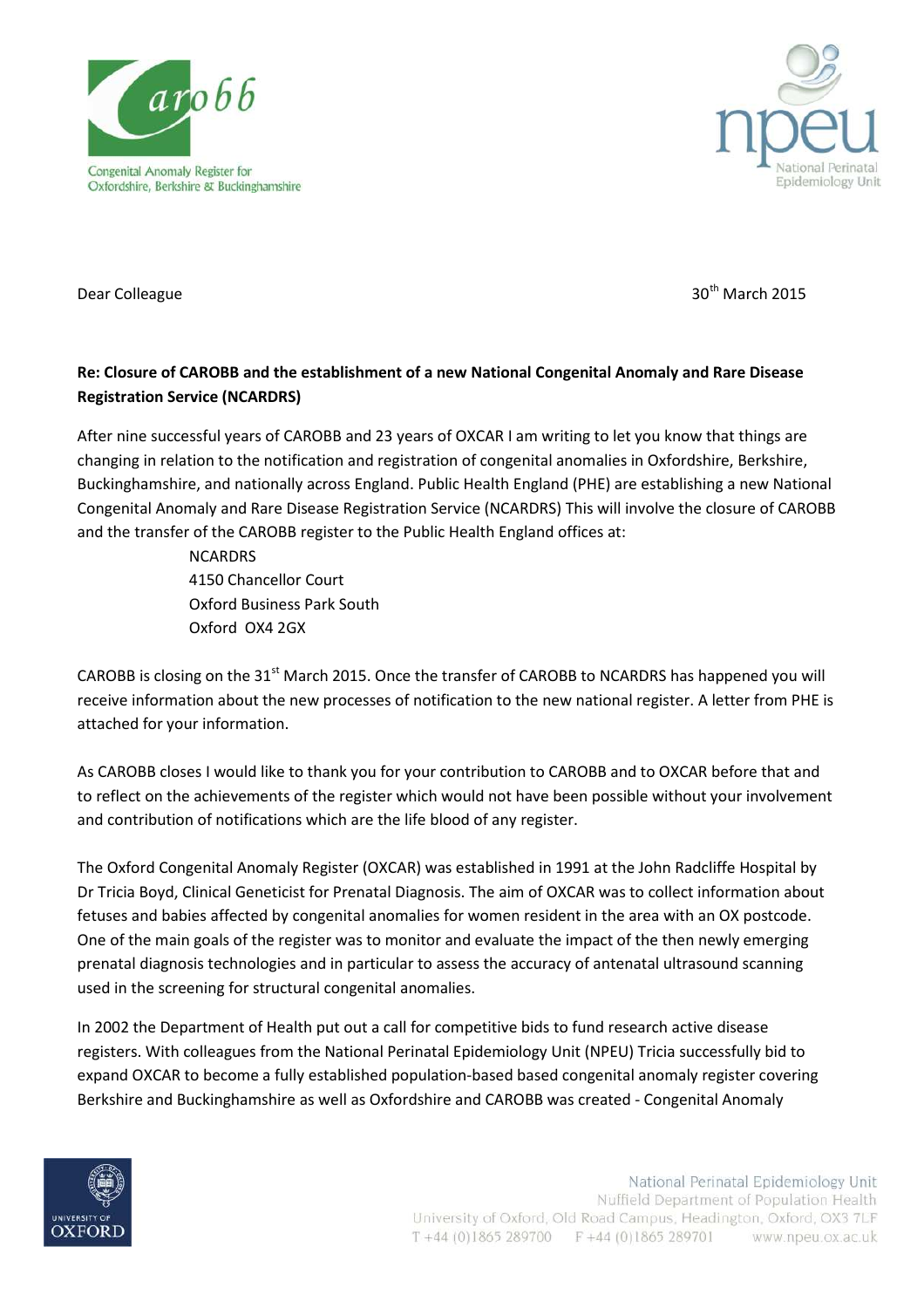Register for Oxfordshire, Berkshire and Buckinghamshire. With Cath Rounding appointed as Co-ordinator, Tricia as Clinical Director and the move to NPEU CAROBB went from strength to strength and the recent CAROBB team of Jane Forrester–Barker, Kay Randall and Nicole Diggens have continued the improvements and expansion of the register.

Importantly data from CAROBB and OXCAR have: led to 78 peer reviewed publications including papers in The Lancet and the British Medical Journal; contributed to 148 separate projects ranging from local audits to national research programmes and the European collection of congenital anomaly data led by EUROCAT; and countless local presentations supporting local service delivery. Most importantly the findings from the register have been used to support the counselling of parents and prospective parents. None of this would have been possible without the contribution of information from countless colleagues from hospital departments, community services, NHS information services, other organisations and the parents involved in our stakeholder group.

With the transfer to Public Health England and the creation of a new national registration system the opportunity now exist for other areas of England to be as well served by congenital anomalies information as Oxfordshire has been for 23 years and the whole of the CAROBB area for nine years.

Information about CAROBB will continue to remain on the NPEU website: <https://www.npeu.ox.ac.uk/carobb>

If you have any questions about CAROBB please contact Jenny Kurinczuk at:

[Jenny.kurinczuk@npeu.ox.ac.uk](mailto:Jenny.kurinczuk@npeu.ox.ac.uk) or 01865 289700

With thanks again for your contribution this important endeavour.

Yours faithfully

Jennifert Kningerk

Professor Jennifer J Kurinczuk Professor of Perinatal Epidemiology Acting Clinical Director, CAROBB Director, National Perinatal Epidemiology Unit

Tel: 01865 289700 Email: jenny.kurinczuk@npeu.ox.ac.uk

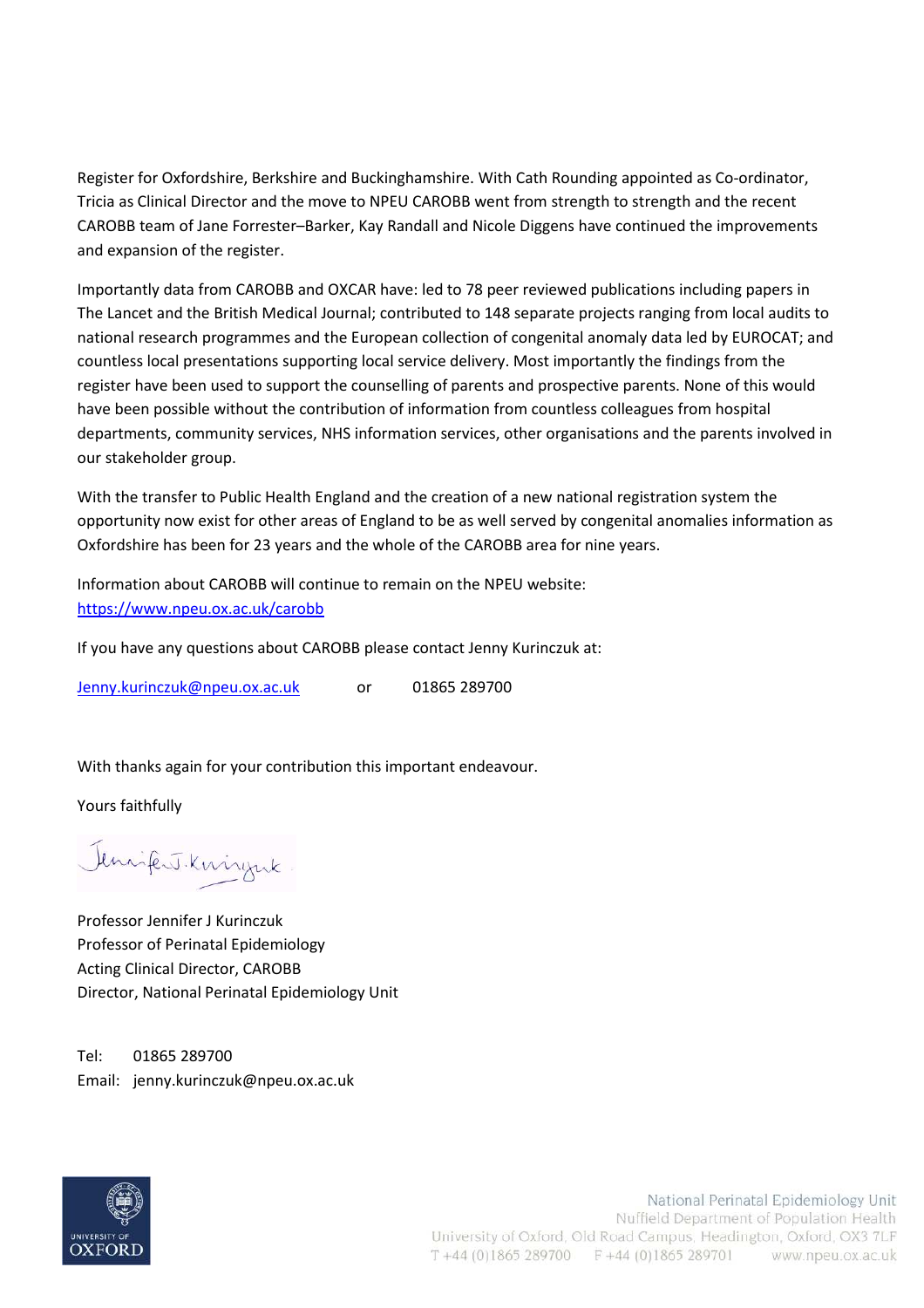

Protecting and improving the nation's health

NCARDRS Public Health England Wellington House 133-155 Waterloo Road London SE1 8UG

T +44 (0)20 8200 4400

[www.gov.uk/phe](http://www.gov.uk/phe)

March 2015

Dear Colleague,

## **National Congenital Anomaly and Rare Disease Registration Service (NCARDRS)**

I am writing to update you on changes in congenital anomaly and rare disease registration, which may impact on the arrangements for data flows your Trust currently provides to this service.

To address the national requirements for high quality public health disease surveillance identified by the Chief Medical Officer, Public Health England (PHE) has committed to the expansion of congenital anomaly and rare disease registration from the current 49% coverage to the whole population of England. The register is also central to the UK Rare Disease Strategy and the Department of Health 2020 Vision on Rare Diseases.

From the 1 April 2015 PHE will manage and lead this national service, incorporating the existing seven regional congenital anomaly registers, the National Downs Syndrome Cytogenetic Register (NDSCR) and the British Isles Network of Congenital Anomaly Registers (BINOCAR) hub. In those parts of the country where there is currently no data collection, new regional teams will be established.

Public Health England has received section 251 approval from the Secretary of State via the confidentiality advisory group (CAG) to process confidential patient data obtained without consent for the purpose of congenital anomaly and rare diseases registration, and possesses the necessary legal basis to do this under Regulation 5 of the Health Service (Control of Patient information) Regulations 2002 (as a defined medical purpose). In addition, PHE is has evidence for level 2 of the HSCIC Information Governance Toolkit.

The regional registration team (CAROBB), along with the register, will be moving to PHE offices from the 1<sup>st</sup> April 2015. Once the team have relocated data providers will be informed of any changes to contact details and a forwarding service will be put in place should any paperwork be sent to the old address. Regional registration staff currently have access to hospital systems (on-site or via remote access) for case ascertainment and completion. This access is covered under existing data sharing agreements and either honorary contracts or